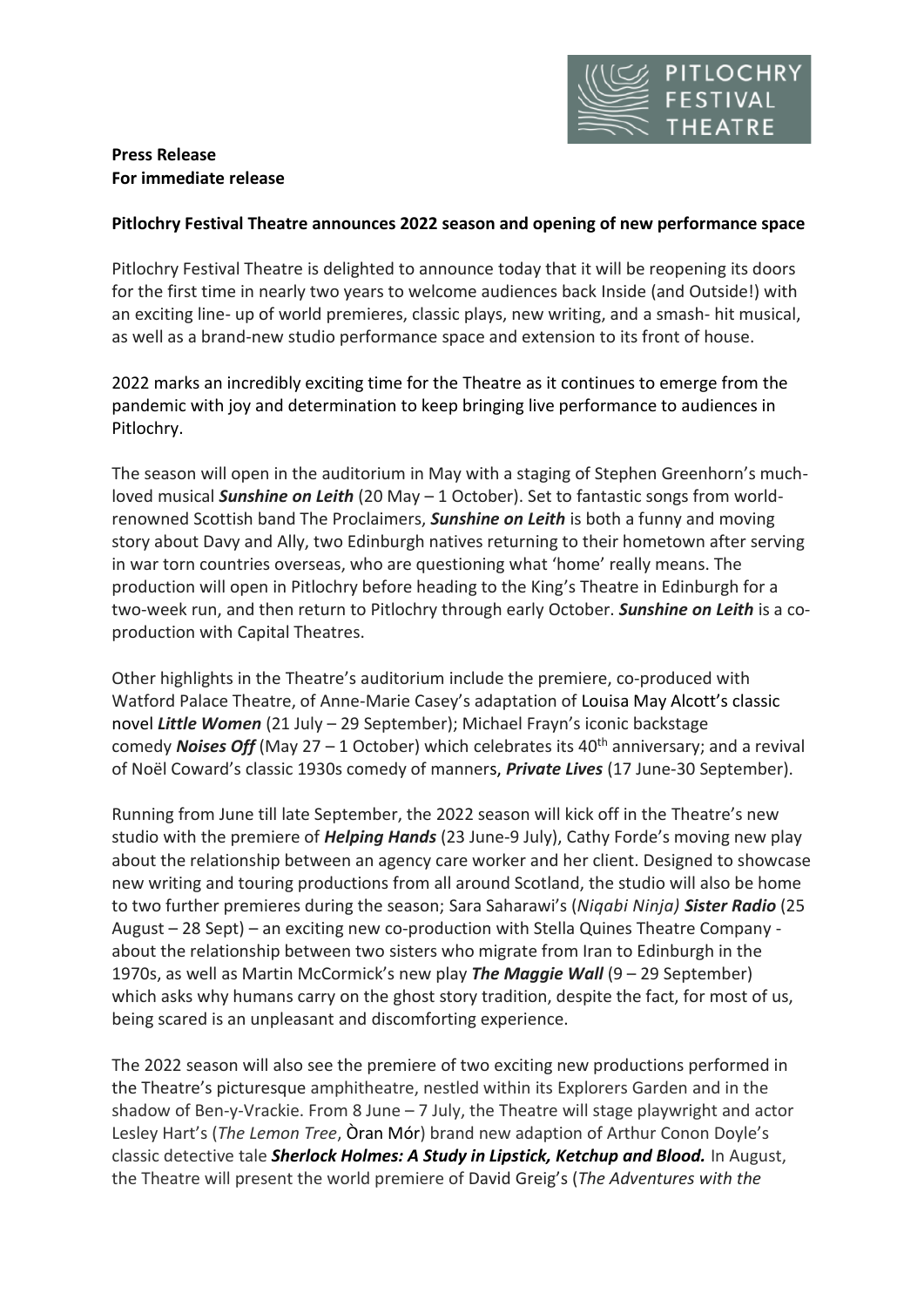

*Painted People*) adaptation of Charlotte Higgins' acclaimed book, *Under Another Sky* (10 Aug – 23 Sept), which explores how we, as individuals and as a society, relate to a deep and sometimes lost past when the Romans held much of Britain as an imperial possession – through traces and echoes in the landscape, through artefacts, and through the stories we tell ourselves about nationhood.

The 2022 season will also feature a terrific line up of entertainment for all the family. In July, the creative team behind last year's successful production of *The Wind in the Willows* will return with an exciting new adaptation, performed on the riverbank, of Jules Verne's family adventure *Around the World in 80 Days* (8 July-17 September). The same month, family audiences will also be able to visit the Theatre's beautiful Explorers Garden for the wonderful new promenade experience of *Peter Rabbit* (14 July – 4 Sept). As audiences walk around the gardens, they will enjoy an audio story of one of their favourite Beatrix Potter tales and might even get the opportunity to meet a real-life Peter Rabbit and his sisters Flopsy, Mopsy, and Cottontail.

Throughout the 2022 season, Pitlochry Festival Theatre will also celebrate live music by hosting a series of inside and outside events, featuring music from the great musicals to the splendour of opera, as well as evenings dedicated to Gaelic music.

**Elizabeth Newman**, Artistic Director of Pitlochry Festival Theatre said:

*"I am thrilled that next year we will welcome audiences back inside for our Spring and Summer Programme! Once again, you will be able to experience six plays in six days. In our main auditorium you will be able to watch four big productions including the smash-hit musical Sunshine on Leith and Noises Off, on its 40th Anniversary! For the first time in Pitlochry Festival Theatre's history, we will have a studio theatre where you will be able to see three cracking new plays. We will also build on the success of our 2021 outdoor summer season and premiere two new productions in our amphitheatre, concerts in the grounds and a family extravaganza on the riverbank alongside our Peter Rabbit Experience in THE THEATRE's Explorers garden. The entire programme Inside and Outside will be supported by our continued work Online.*

*This season we will also collaborate with Capital Theatres, Watford Palace Theatre and Stellar Quines Theatre Company to make three of our summer productions. This will enable us to reach even more audiences across the UK and to continue to share Pitlochry with the world and the world with Pitlochry.*

*The commitment from audiences, artists, and participants to Pitlochry Festival Theatre over the past two years has been incredible. We really do want THE THEATRE to continue to be a haven where we can continue to celebrate life and make sense of the world. I hope the programme offers an exciting return inside to experience important plays, fun drama, and*  joyful stories with each other. A big thank you to everyone for sticking with us. I look forward *to seeing everyone Onside, Outside and Online in 2022!"*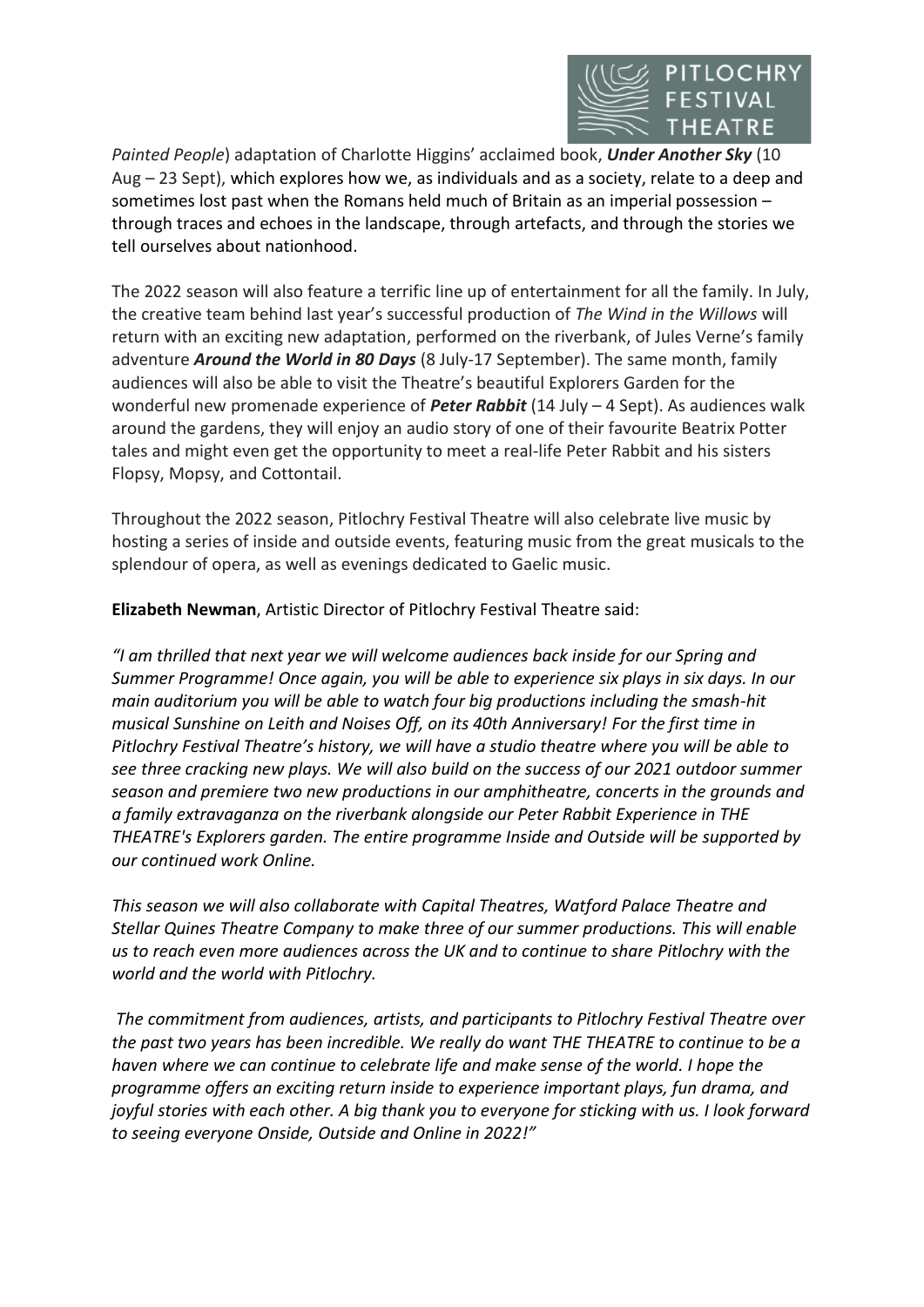

Ahead of the start of the summer 2022 season, Pitlochry Festival Theatre will be staging its annual **Winter Words** festival (14-20 February), beginning the nation's Year of Stories with a fantastic celebration of Scotland, storytelling, and the natural world.

The theatre will also be offering a **Festival Members scheme** in which audiences can unlock great benefits and support the Theatre at the same time. For only £40 a year, members will receive access to priority booking for the 2022 season and discounts on tickets and retail purchases.

Pitlochry Festival Theatre is supported by funding from Creative Scotland and Perth and Kinross Council. It is also grateful to the many individual donors, trusts, and foundations who continue to support the theatre.

Further information about the 2022 season will be announced in the coming months.

Tickets for the 2022 season are now on sale to existing Pitlochry Festival Theatre members and on general sale from Thursday 20 January 2022. For further information on tickets and the Theatre's membership schemes visit [www.pitlochryfestivaltheatre.com](http://www.pitlochryfestivaltheatre.com/) or call 01796 484626.

# DOWNLOAD THE THEATRE [2022 SEASON IMAGES HERE](https://www.dropbox.com/sh/gvl6yf2ghm9zmcs/AAAOVbKyNIq1D1Ixazf14LxLa?dl=0)

**-Ends-**

**For all press queries please contact: Duncan Clarke PR:07880893750 or E [duncanclarkepr@gmail.com](mailto:duncanclarkepr@gmail.com)**

**Notes to Editors.**

**Pitlochry Festival Theatre Season 2022 listings**

**COMPLETE SEASON LISTING** *Sunshine on Leith* - 20 May – 1 October *Noises Off* - May 27 – 1 October *Sherlock Holmes: A Study in Lipstick, Ketchup and Blood* -8 June – 7 July *Private Lives* - 17 June – 30 September *Concerts* – 26 June – 14 August *Helping Hands* -23 June – 10 July *Gaelic Evening* - July: 3 /August: 28 /September: 18 *Around the World in 80 days* - 8 July – 17 September *Little Women* -21 July – 29 September *Under Another Sky* -10 August – 23 September *Sister Radio* -25 August – 28 September *The Maggie Wall* -9 - 29 September

**VENUE LISTINGS**

**AUDITORIUM**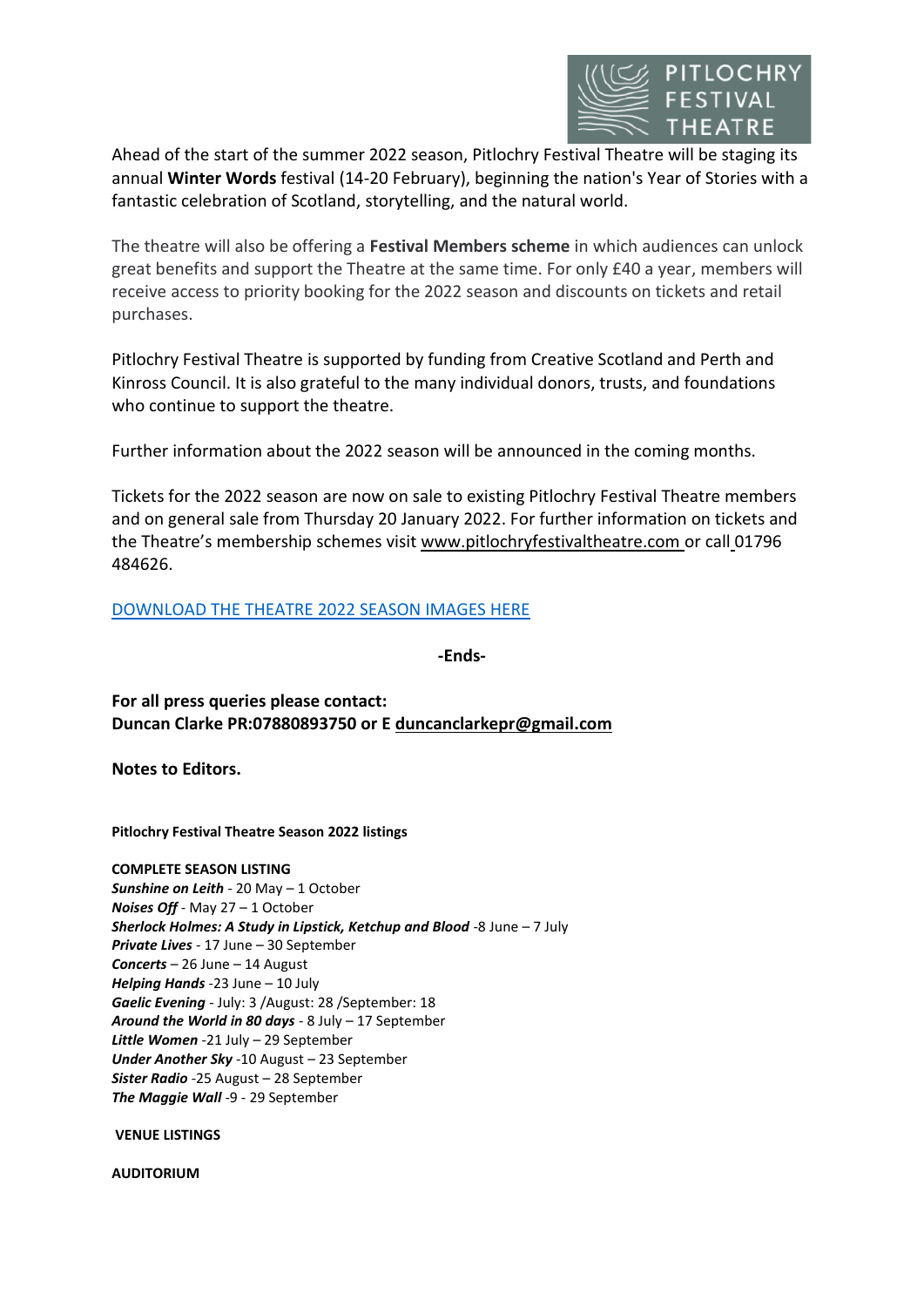

#### **Sunshine on Leith 20 May – 1 October Eve perf at 8pm**:

May: 20, 21, 31 / June 1, 2, 24, 28 / July: 2, 4, 15, 27 & 28 / August: 1, 6, 9, 12, 18 & 19 September: 1, 6, 15, 19, 23 & 30 **Mat perf at 2pm**:1, 25 & 29 June; 16 & 23 July; 2, 7, 16 & 24 September & 1 October

### **King's Theatre Edinburgh**

Tue 7 to Sat 18 June 2022 **Matinees and Evenings available**  On sale for priority booking from Monday 13 December 2021[: www.capitaltheatres.com](http://www.capitaltheatres.com/) [| 0131 529 6000](tel:0131%20529%206000) **Edinburgh Press Performance**: Tuesday 7 June 2022, 7.30pm

## **Noises Off**

**May 27 – 1 October Eve perf at 8pm**: May: 27, 28, 30 / June: 3, 4, 20, 25, 29 & 30 / July: 9, 11, 14, 23, 29 / August: 3, 4, 8, 20, 29 September: 2, 7, 13, 24 & 26 Sept / October: 1 **Mat at 2pm**:4 June and 8 & 14 Sept

# *Private Lives*

**17 June – 30 September Eve perf at 8pm**: June: 17, 18, 21, 27 /July: 1, 8, 12, 13, 16, 25, 30 /August: 5, 15, 16, 31/ September: 9, 10, 16, 20, 29 **Mat perf at 2pm**: 22 June; 2, 9 July; 1, 21 & 30 September

## *Little Women*

**21 July – 29 September Eve perf at 8pm**: July: 21, 22 & 26 / August: 2, 13, 17, 27/ September: 3, 14, 22 & 28 **Mat at 2pm**: 27 July and 29 September

# **An Evening of the Greatest Musicals part 2**

Aug 14: 8pm

## **STUDIO**

*Helping Hands* 23 June – 9 July **Eve perf at 7.30pm**: 23,25, 27, 29, 30 June & 1, 5-10 July **Mat perf at 2.30pm:** 1, 2, 4, 6 & 9 July

*Sister Radio* **25 August – 28 September Eve perf at 7.30pm**: August: 25, 26, 30 / September: 5, 12, 17, 21, 27 **Mat perf at 2.30pm**: 31 August; 28 September

*The Maggie Wall* **9 - 29 September Eve perf at 7.30pm**: September: 9, 24 & 29 **Mat perf at 2.30pm**: 10, 15 & 22 September

### **AMPHITHEATRE**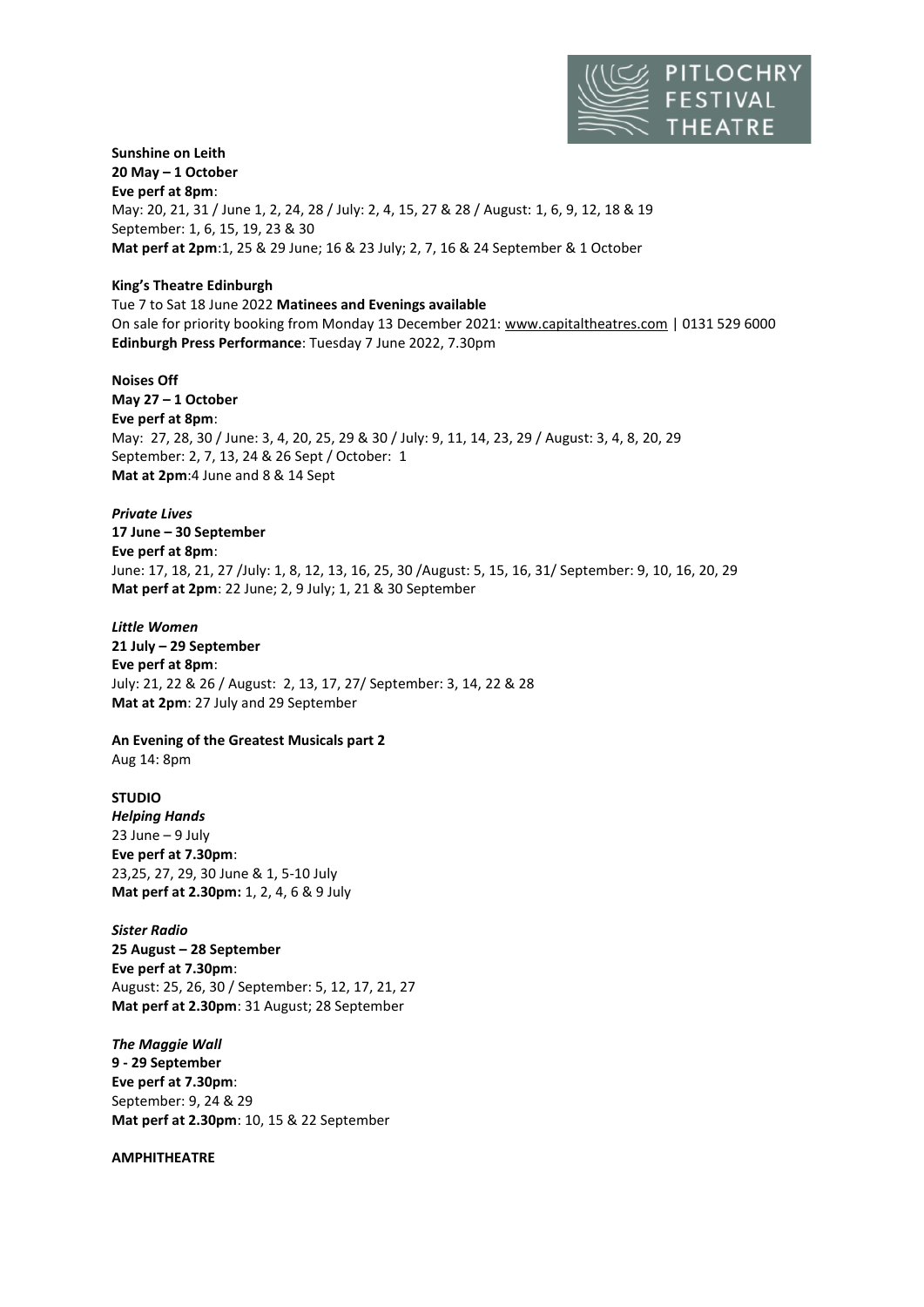

*Sherlock Holmes: A Study in Lipstick, Ketchup and Blood* **8 June – 7 July Eve perf at 7pm** June: 8-11, 22-23 / July 6-7 July **Mat perf at 2pm** – 11 June

*Under Another Sky* **10 August – 23 September Eve perf at 7pm**: August: 10, 11, 23, 24 **Mat perf at 2pm**: 24 August and 8 & 15, 22 & 23 September

*Gaelic Memoir* **Perf at 2pm**: July: 3 / August: 28 / September: 18

**BANDSTAND** Pitlochry Festival Theatre present *Around the World in 80 days* **8 July – 17 September Performance at 2pm:** July 8, 13, 20, 30 / August: 3, 6, 10, 13, 17, 20, 27 / September: 3, 10, 17

## *Concerts An Evening at the West End* July 10 at 2pm *An Evening at the Opera* July 31 at 2pm

### **PITLOCHRY FESTIVAL THEATRE PRESS NIGHT SCHEDULE**

| <b>PRODUCTION</b>           | <b>DATE</b>                    | <b>TIME</b>        | <b>VENUE</b>         |
|-----------------------------|--------------------------------|--------------------|----------------------|
| Sunshine on Leith - THE     | Wed 1 June (Mat & Eve)         | 2pm & 8pm          | Auditorium           |
| <b>THEATRE</b>              | Tue 7 June                     | 7.30pm             | <b>Kings Theatre</b> |
| Edinburgh run               |                                |                    |                      |
| Noises Off                  | Fri 3 (Eve) or Sat 4 June (Mat | 2pm & 8pm          | Auditorium           |
|                             | & Eve)                         |                    |                      |
| Sherlock Holmes: A Study in | Thu 9 or Fri 10 June (both     | 7pm                | Amphitheatre         |
| Lipstick, Ketchup and Blood | Eve)                           |                    |                      |
| Private Lives               | Wed 22 June (mat) &            | 2pm/8pm            | Auditorium           |
|                             | Mon 27 June (Eve)              |                    |                      |
| <b>Helping Hands</b>        | Fri 24 June & Sat 23 June      | 2.30pm/7.30pm      | Studio               |
| Around the World in 80 days | Wed 13 * & Wed 20 July         | 2pm                | <b>Bandstand</b>     |
| Little Women                | Wed 27 July** (Mat) & 2 Aug    | 2pm/8pm            | Auditorium           |
|                             | (Eve)                          |                    |                      |
| <b>Under Another Sky</b>    | Thu 11 Aug                     | 7pm                | Amphitheatre         |
| Sister Radio                | Fri 26 Aug/Tue 30 Aug          | 7.30pm             | Studio               |
| The Maggie Wall             | Sat 10 Sept ***                | 2.30 <sub>pm</sub> | Studio               |

\*Double bill available with Around the World in 80 days and Private Lives

\*\* Double bill available with Little Women and Sunshine on Leith

\*\*\* Double bill available with The Maggie Wall and Private Lives

**Double bill review suggestions for reviewers (All on one day)**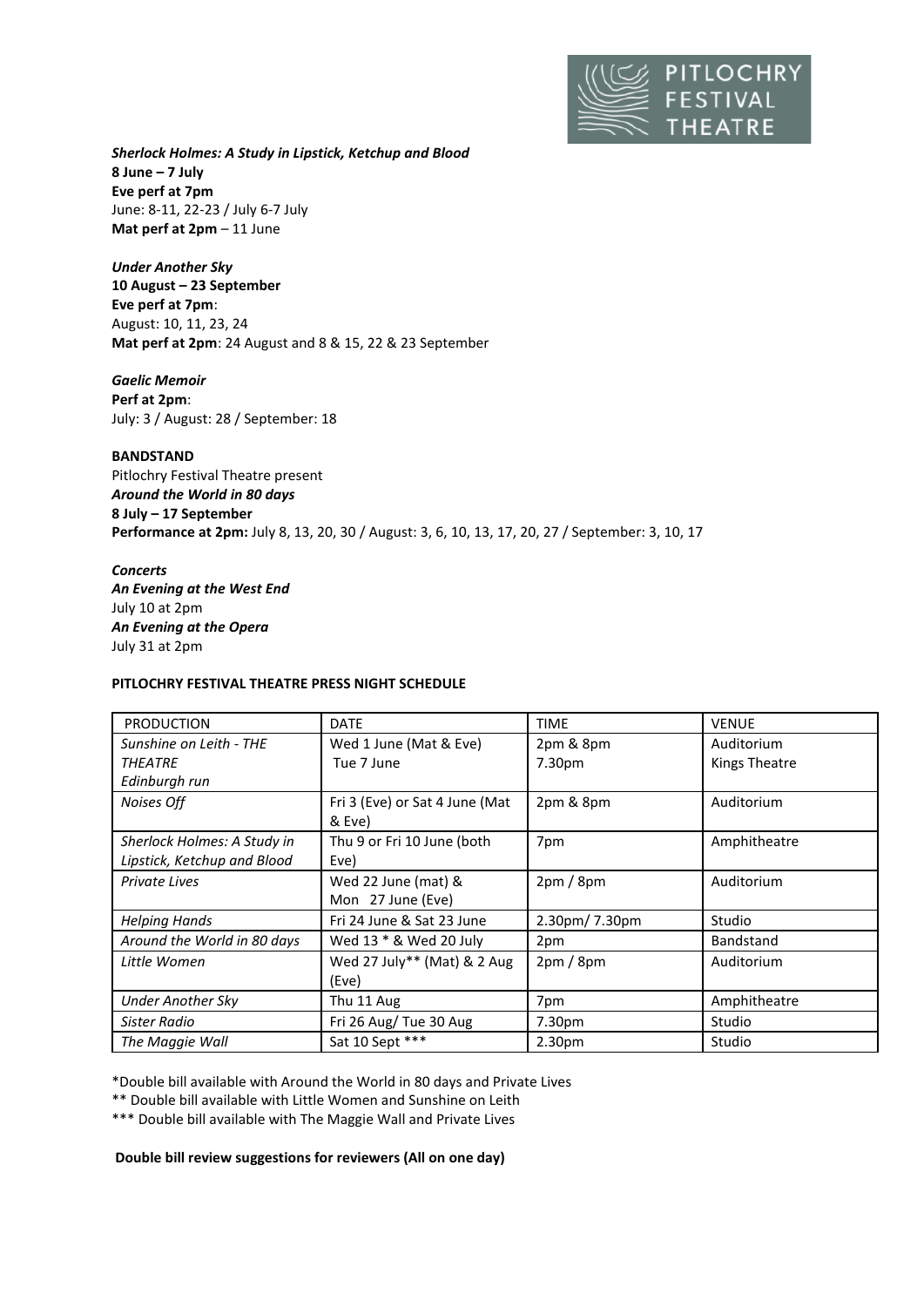

Sat 25 June – Sunshine on Leith (Mat) and Noises Off (Eve) Sat 2 July – Private Lives (Mat) and Sunshine on Leith (Eve) Sat 9 July – Private Lives (Mat) and Noises Off (Eve) Wed 13 July – Around the World (Mat) and Private Lives (Eve) Sat 16 July – Sunshine on Leith (Mat) and Private Lives (Eve) Sat 23 July - Sunshine on Leith (Mat) and Noises Off (Eve) Wed 27 July – Little Women (Mat) and Sunshine on Leith (Eve) Sat 30 July - Around the World (Mat) and Private Lives (Eve) Wed 3 Aug – Around the World (Mat) and Noises Off (Eve) Sat 6 Aug – Around the World (Mat) and Sunshine on Leith (Eve) Sat 13 Aug – Around the World (Mat) and Little Women (Eve) Wed 17 Aug - Around the World (Mat) and Little Women (Eve) Sat 20 Aug - Around the World (Mat) and Noises Off (Eve) Sat 27 Aug - Around the World (Mat) and Little Women (Eve) Wed 31 Aug – Sister Radio (Mat) and Private Lives (Eve) Sat 3 Sept - Around the World (Mat) and Little Women (Eve) Thu 1 Sept – Private Lives (Mat) and Sunshine on Leith (Eve) Fri 2 Sept – Sunshine on Leith (Mat) and Noises Off (Eve) Wed 7 Sept – Sunshine on Leith (Mat) and Noises Off (Eve) Sat 10 Sept – The Maggie Wall (Mat) and Private Lives (Eve) Wed 14 Sept – Noises Off (Mat) and Little Women (Eve) Thu 15 Sept – Under Another Sky/ The Maggie Wall (Mat) and Sunshine on Leith (Eve) Fri 16 Sept – Sunshine on Leith (Mat) and Private Lives (Eve) Sat 24 Sept – Sunshine of Leith (Mat) and Noises Off (Eve) Wed 28 Sept – Sister Radio (Mat) and Little Women (Eve) Thu 29 Sept – Little Women (Eve) and Private Lives (Eve) Fri 30 Sept – Private Lives (Mat) and Sunshine on Leith (Eve)

## Pitlochry Festival Theatre (THE THEATRE)

- Theatre for Everyone. Theatre for a Lifetime
- Our mission is to create, nurture and inspire.
- We actively seek to embody our values (empathy, respect, integrity, creativity, collaboration, inspiration) in all encounters and communications.
- Established 1951, THE THEATRE offers a unique theatrical experience, operating a daily repertoire system in the summer which means that audiences and visitors can enjoy six different productions (all performed by a resident acting company) in six days.
- The BOP/Whetstone Feasibility Study of THE THEATRE (2012/13), commissioned jointly by Creative Scotland, Perth & Kinross Council and Scottish Enterprise, confirmed the conclusions of the 2007/8 Economic Impact Study of THE THEATRE carried out by Scottish Economic Research: THE THEATRE makes an annual contribution to Scotland's economy of between £13m and £20m, whilst every public pound invested in THE THEATRE produces a return of between £17 and £20.

### Pitlochry Festival Theatre

Address: Pitlochry Festival Theatre, Port-Na-Craig, Pitlochry, Perthshire PH16 5DR Box Office and group bookings: [boxoffice@pitlochryfestivaltheatre.com](mailto:boxoffice@pitlochryfestivaltheatre.com) Website: [www.pitlochryfestivaltheatre.com](http://www.pitlochryfestivaltheatre.com/)

Pitlochry Festival Theatre is supported by the following organisations: